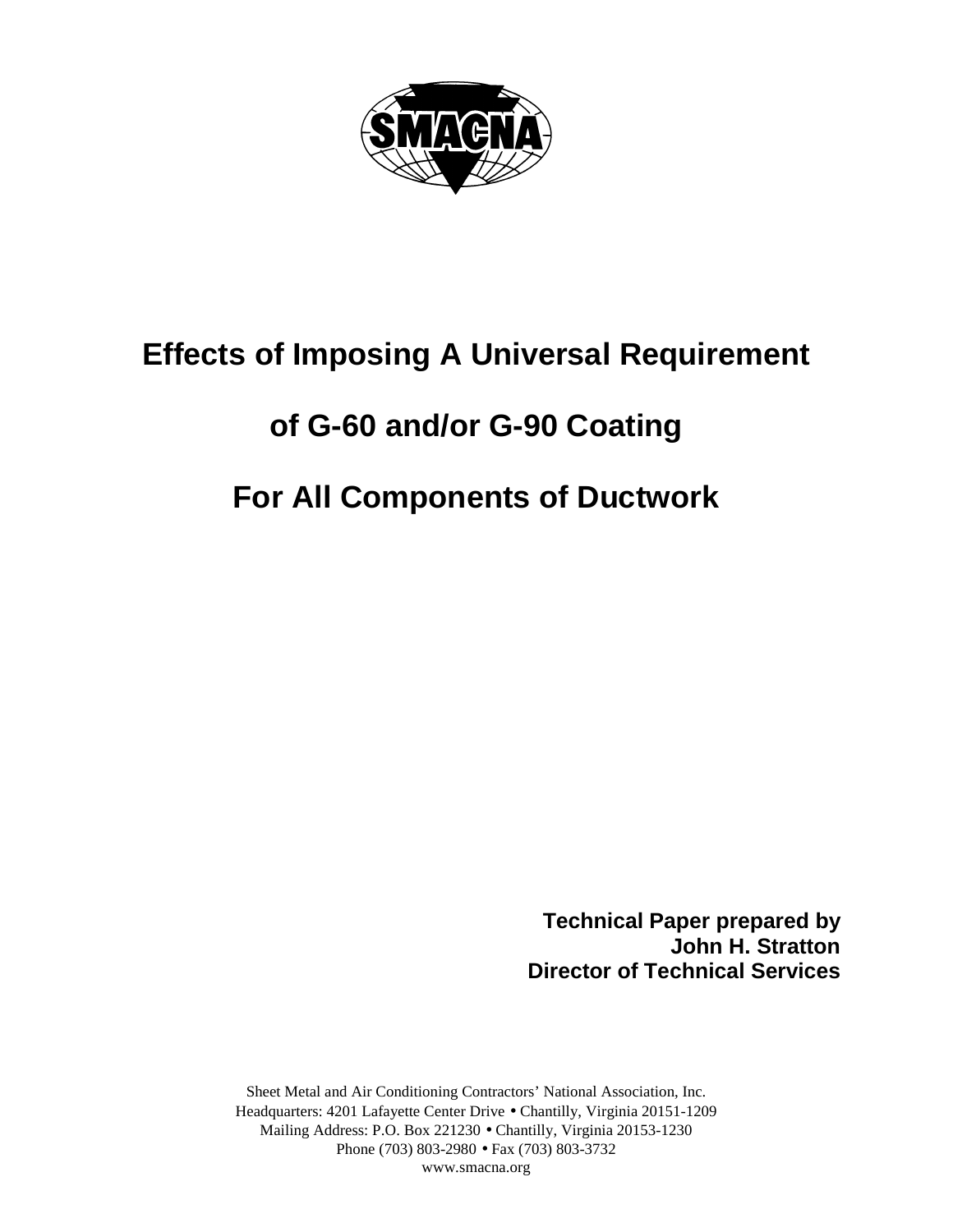## **G-60 or G-90 Zinc Coatings Specifications**

### **Introduction**

Specifiers should exercise caution and judgment in the consideration of the coating requirements for sheet metal ductwork accessories. Duct system designers should be knowledgeable about construction standards, trade practice, product availability and cost/benefit analysis of any unusually stringent specifications.

While the location and/or intended application for galvanized sheet metal ductwork usually dictates the requirement for G-60 and/or G-90 coating for the ductwork panels, similar coatings for the accessories (i.e., access doors, tie rods, rod hangers, etc.) may not be generally available in the normal supply channels. Special coatings for some accessories may be available at increased costs and delivery times.

### **Factors To Be Considered**

Where ductwork exposures do not involve wet and dry cycles, high humidity and chemically polluted environments, the traditionally used zinc coating amounts reviewed herein have provided satisfactory service life in HVAC system service.

Zinc coating thickness on galvanized sheet has a linear relationship to service life and for building interior service, coating grade G-60, which has two-thirds the life expectancy of G-90, is consistent with anticipated building service life of 30 years. Base metal thickness is reduced as zinc coating is increased.

The service life of both G-60 and G-90 zinc coatings in outdoor exposures is relatively short; G-90 is a recommended minimum on exposed sheet and reinforcements when supplemental paint coatings are not specified. The cost increase for G-90 versus G-60 coated sheet is small **but availability** varies nationally.

Zinc plating on commercially available screws and rivets is about 0.2 mils. G-60 coating weight is 0.34 mils. G-60 zinc coating on tie rods is routinely available. Supplemental coatings are available for fasteners in outdoor exposures.

**Any project specification that, for example, purports to make G-90 or G-60 coating a requirement for all steel components incorporated in ductwork and exposed to airflow is a radical departure from trade practice and will entail significant cost increases and procurement and delivery delays.**

Fire dampers that comply with UL 555 and other equipment items inserted in ducts will not categorically have G-90 coatings.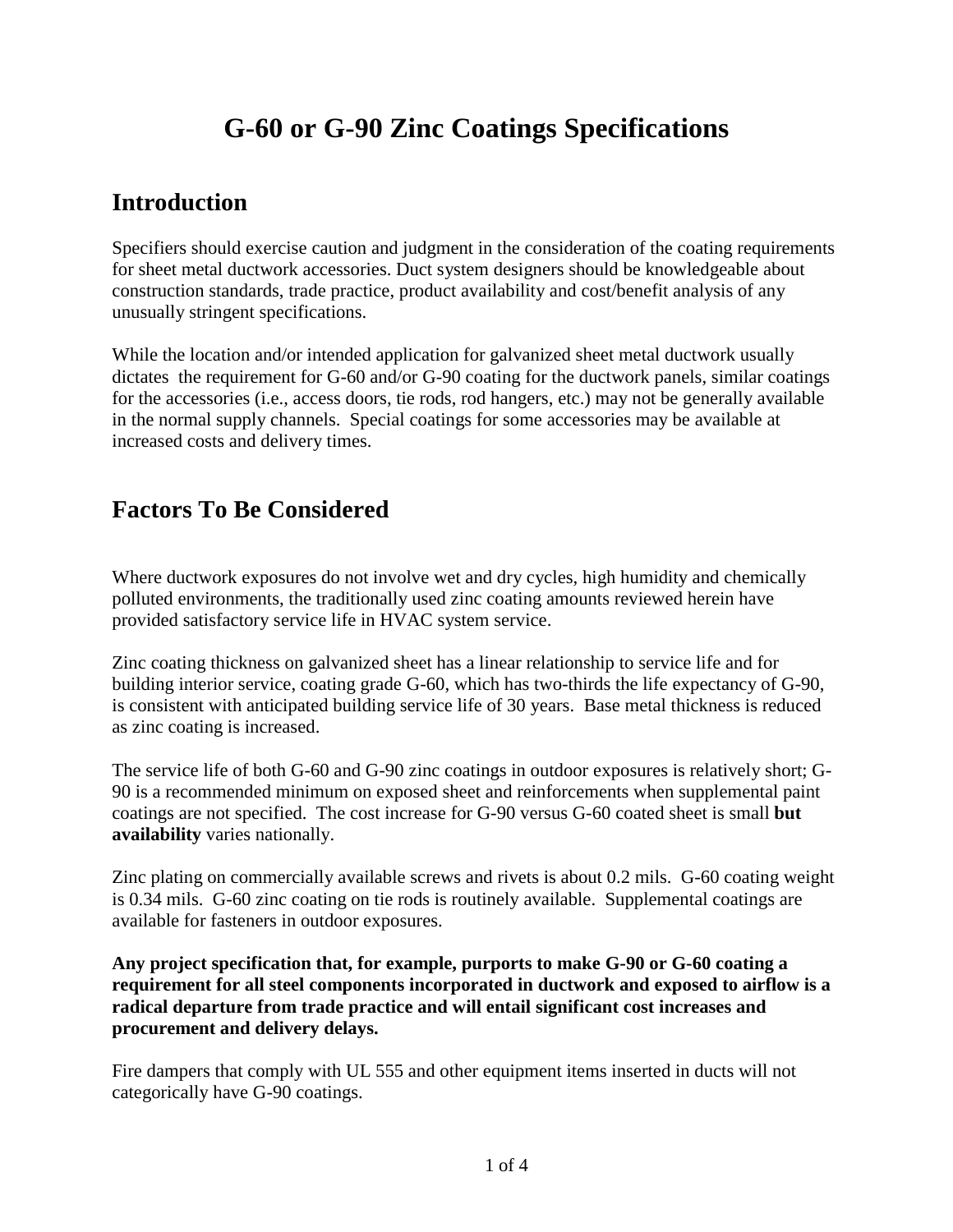### **Additional Details and Comment From SMACNA's HVAC Duct Construction Standards, 2nd Edition, 1995 John H. Stratton, Director of Technical Services**

#### 1. RECTANGULAR DUCT

Paragraph S1.8, Page 1.8: Unless otherwise specified steel sheet and strip used for duct and connectors shall be G-60 coated galvanized steel of lockforming grade conforming to ASTM A653 and A924 standards. Minimum yield strength for steel sheet and reinforcements is 30,000 psi (207 kPa).

Paragraph S1.11, Page 1.16: The duct gage tables are based on G-60 coated galvanized steel of lockforming grade conforming to ASTM Standards A653 and A924.

Paragraph S1.12, Page 1.16: Unless otherwise specified, reinforcement may be uncoated steel or galvanized steel.

Paragraph S1.21, Page 1.16: Tie rods shall be galvanized steel. All internal ties, whether of rod, tube, pipe, or angle shall be of material having the same nature and corrosion resistance as the duct wall material. Concealed components shall not be subject to nor cause galvanic corrosion. Tie straps, used on positive pressure only, shall be 1" x 1/8" (25 x 3.2 mm) minimum galvanized steel and the smallest edge shall face the airflow.

*Comment: All thread rod, partially threaded rod, tubing of pipe, EMT conduit or rigid conduit grades, ASTM A653 grade pipe and angles are routinely available in the marketplace with zinc coatings that meet or exceed the thickness of G-60 coated steel sheet. If hot-dipped, they may have coatings as thick as G-90 sheet. However, the industry has rods, conduits and other structural support members that are electroplated with zinc that is about 0.5 mils (a mil is one-thousandth of an inch). This exceeds the ASTM A653 G-60 coating weight (minimum one side by triple spot test) of 0.34 mils (0.20 oz/ft<sup>2</sup> ; 8.64 micrometers) and is near the G-90 minimum of 0.54 mils (0.32 oz/ft<sup>2</sup> ).*

Paragraph S1.41, Page 1.62: Fasteners used on steel duct shall be steel. They may be zinc or cadmium coated. Standard or self-drilling sheet metal screws may be used as appropriate. Blind rivets using pull-through mandrels are not permitted if they leave holes for air leakage. Fastenings shall not project into duct interiors more than 1/2" (13 mm). Where only bolts or welds are specified, other types of fastening are not allowed.

*Comment: This specification does not require that zinc coating equivalent to G-60 be used. The prevailing and customary plating on screws and rivets is about 0.2 mils. Special orders and expense would occur as a consequence if coatings equivalent to G-60 or G-90 were demanded. Polymer, chromate or phosphate coatings could be added to the 0.2 mil zinc at additional expense; however, for dry indoor environments, renovation work has not revealed a track record problem with the customary 0.2 mil coated fasteners. Otherwise, pullout and shear test data on thicker zinc-coated fasteners are not known to exist; values could be different.*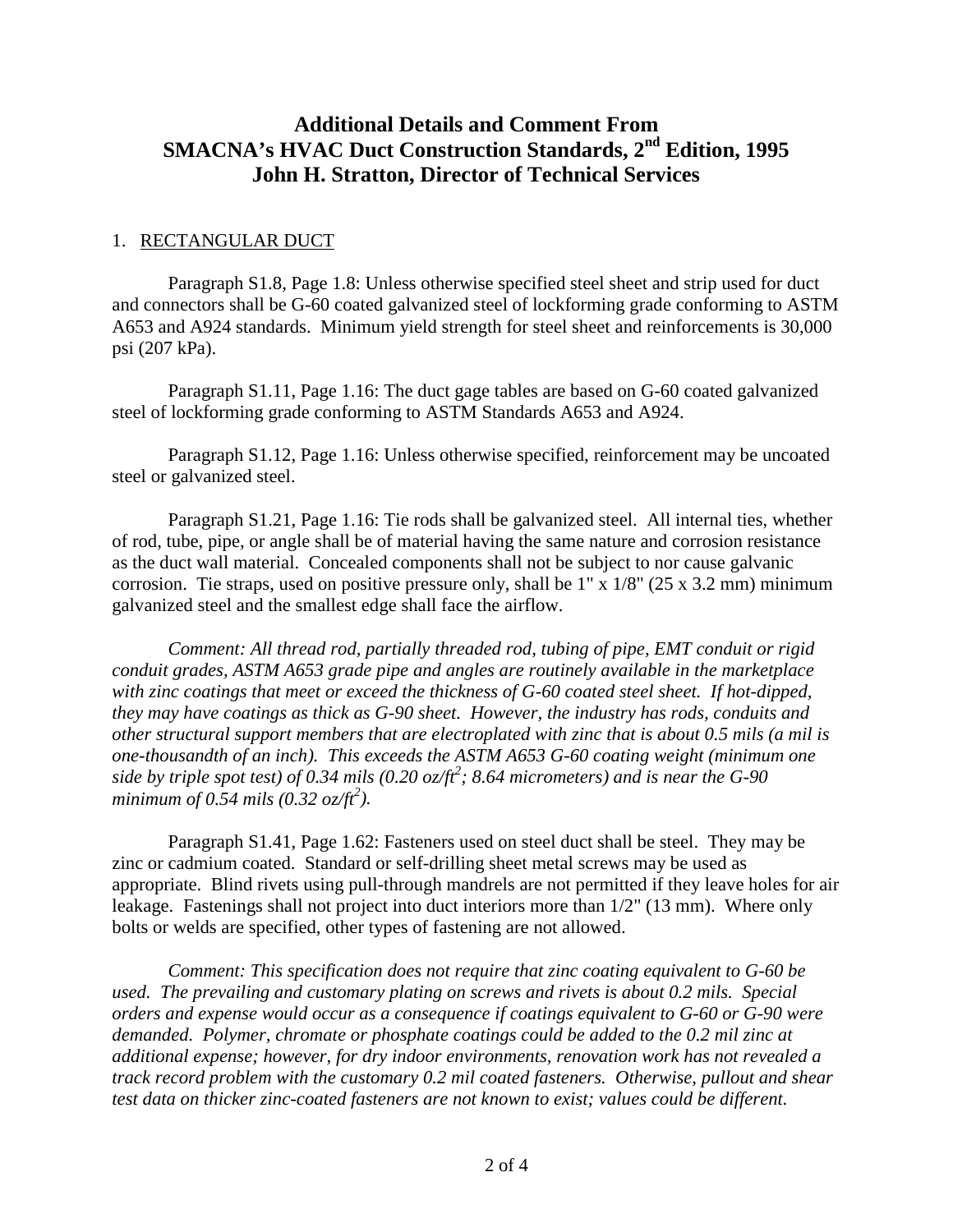*Cadmium coatings are seldom used but are available. Mechanically deposited coatings per ASTM B696 come in three classes: Class 12 (0.472 mil); Class 8 (0.315 mil); Class 5 (0.197 mil).*

Paragraph S2.11, Page 2.25: Liners shall also be installed with mechanical fastening devices that:

- a) are spaced in accordance with Figure 2-21;
- b) when installed, are as corrosion resistant as G-60 coated galvanized steel.

#### 2. ROUND DUCT

Paragraph S3.0, Page 3.1: Round ducts shall be constructed in accordance with Tables 3- 2 and 3-3. Table 3-2 is based on G-60 coated galvanized steel of ASTM Standards A653 and A924 grades.

*Comment: Stiffeners and fasteners are expected to have coatings as on rectangular ducts.*

#### 3. OVAL DUCT

*Comment: Paragraph S1.8 applies for ducts of all shapes. Otherwise, reinforcements and fasteners are expected to be zinc coated as specified for rectangular ducts.*

#### 4. DUCT HANGERS

*Comment: Consult HVAC-DCS Chapter 4 for requirements and options.*

#### 5. SERVICE LIFE FORECASTS

- A. Ductwork: 30 years median. Source: ASHRAE Applications Handbook
- B. Zinc Coating, indoors: G-60 34 years G-90 — 54 years

Source: ASTM Standard B695 Appendix, based on mean corrosion rate less than 0.01 mils/year.

#### C. Zinc Coating, outdoors (to first rust):

| 1. Industrial:     | $G-90$ — 2.5 to 4 years. | $G-60 - 1.5$ to 2.5 yea |
|--------------------|--------------------------|-------------------------|
| 2. Marine:         | $G-90 - 2.5$ to 6 years. | $G-60 - 1.5$ to 4 years |
| 3. Urban/Suburban: | $G-90$ — 4 years.        | $G-60 - 2.5$ years      |
| 4. Rural:          | $G-90 - 12$ to 25 years. | $G-60$ — 8 to 16 years  |

 $-1.5$  to 2.5 years.  $-1.5$  to 4 years.  $-2.5$  years.

Source: ASTM and zinc-related industry research.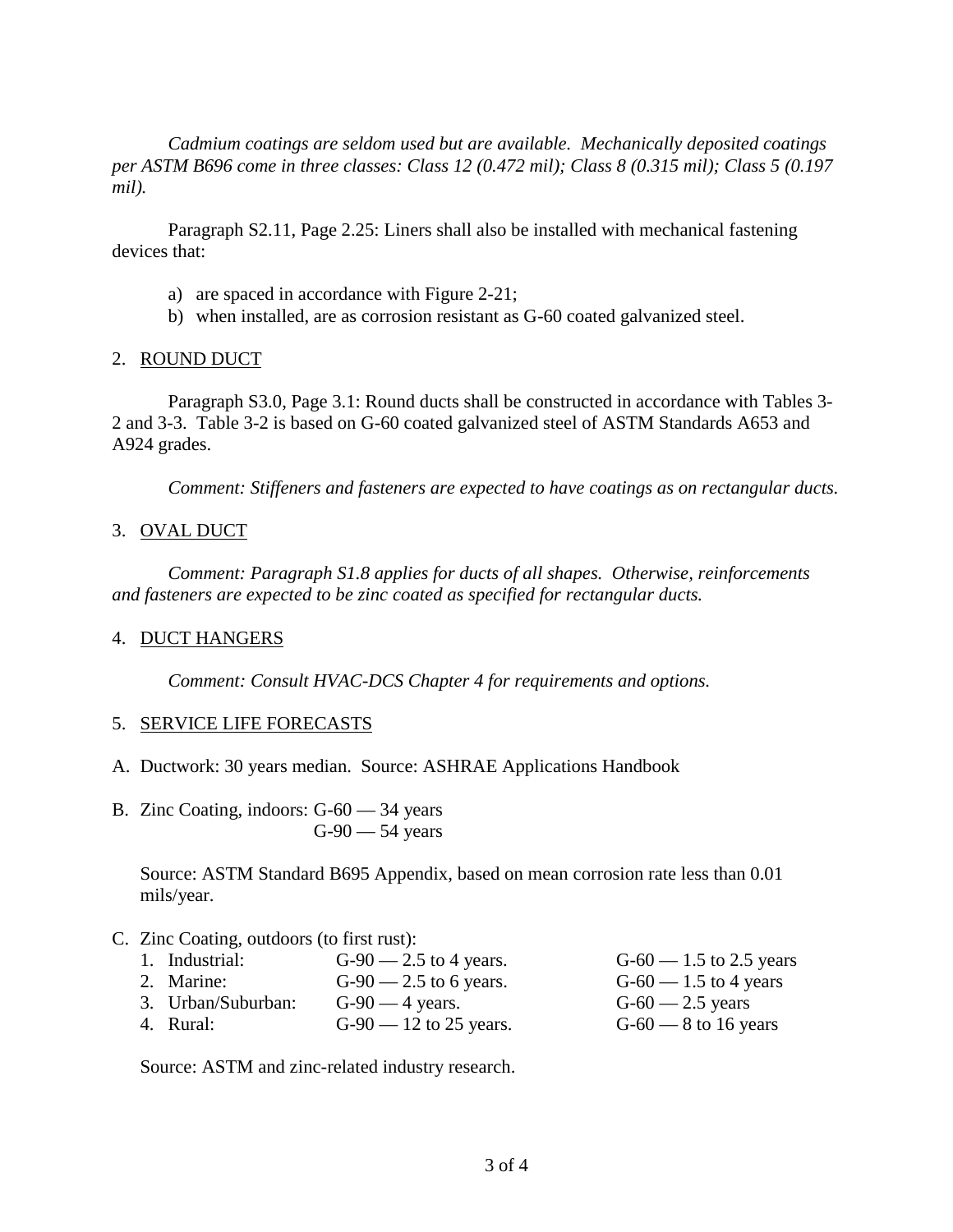*Comment: Corrosive elements present can cause significant deviation from averages. The life of zinc coating in a given not-severely-polluted, outdoor atmosphere is generally considered to be linear and varying with thickness. For extensive reporting of corrosion from outdoor atmospheres and chemicals, consult the many publications available from ASM International (www.asm-intl.org) and the National Association of Corrosion Engineers (www.nace.org*)*.*

*Specification of G-90 coated galvanized steel is recommended for components exposed to weather. Where painting or waterproof coating of exterior insulation is applied G-60 coating may suffice. The commonly used standard for phosphatizing or other treatment is ASTM D2092, Practices for Preparation of Zinc-Coated Galvanized Steel Surfaces for Paint. Several publications on surface preparation and painting galvanized steel surfaces, including preventing and treating wet storage stain and touch-up and repair of galvanized surfaces with zinc-rich paint, are available from the American Galvanizers Association (www.galvanizeit.org) and the Society for Protective Coatings (www.sspc.org*)*. (SPC was formerly known as the Steel Structures Paint Council and many codes and specifications still refer to it by its former name.)*

*Zinc-iron alloy coated steel (also known as "galvanealed") has a grey, unspangled A60 coating that is ready for immediate painting (with normal cleaning); however, it is not suitable for coil coating lines.*